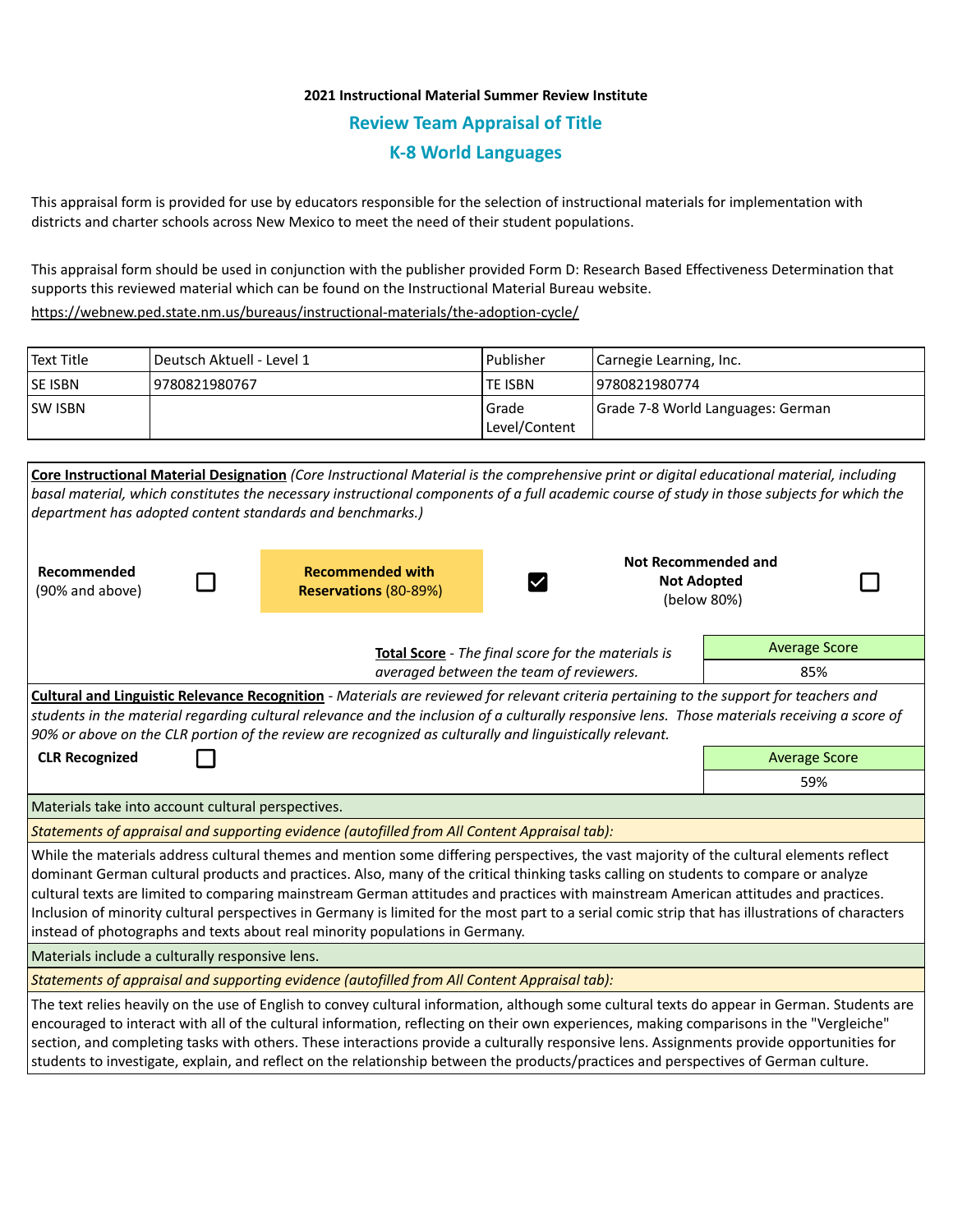Standards Review *- Materials are reviewed for alignment with the state adopted content standards, benchmarks and performance standards.*

Average Score

84%

Materials align with World-Readiness standards overall.

*Statements of appraisal and supporting evidence:* 

The materials typically align with the ACTFL and New Mexico World-Readiness Standards. They include a substantial number of practice activities for all of the communicative standards, as well as the communities-based standards. There is consistent reliance of the textbook and online component on the English language, while most of the standards require students to be interacting in the target language. This is evidence that the materials partially meet the standards.

Materials align with communication standards.

*Statements of appraisal and supporting evidence:* 

This text completely aligns with the communication component of ACTFL and New Mexico World-Readiness Standards. They provide numerous enrichment activities for interpersonal, interpretive, and presentational communication. Students have access to questions, dialogues / conversations, and presentational opportunities to meaningfully and creatively demonstrate their comprehension.

Materials align with cultures standards.

*Statements of appraisal and supporting evidence:* 

The textbook and accompanying online component have high quality cultural activities throughout the material. However, these activities--be they reading, writing, speaking, or listening--are completed exclusively in English by the students. This does not align with the ACTFL and New Mexico World-Readiness Standards for practices or products.

Materials align with connections standards.

*Statements of appraisal and supporting evidence:* 

The authors of the textbook have included activities which build connections to a wide variety of disciplines, such as technology, literature, and mathematics to develop critical thinking and solve problems creatively. These items are scattered throughout the book and are distributed in a consistent and efficient manner. The included "Analyze" tool helps learners to analyze and evaluate information and diverse perspectives from cultural texts included in the material.

Materials align with comparisons standards.

*Statements of appraisal and supporting evidence:* 

In each lesson there are opportunities for students to compare their own spoken languages with the target language in regards to grammar, cognates, and expressions. Additionally, learners use the language to investigate and reflect on the concept of culture by comparing different elements of culture, such as the school system, food, music, and family structure. The text is primarily concerned with the stereotypical notion of German culture, but does make an effort to include sub-cultures and minority cultures occasionally.

Materials align with communities standards.

*Statements of appraisal and supporting evidence:* 

The materials offer practice activities wherein the students interact with their classmates, families, communities, and the wider global community via the internet. The textbook encourages students to set lifelong goals in using languages for enjoyment, enrichment, and advancement. Students develop meaningful and lifelong connections to the German culture through the lens of the textbook.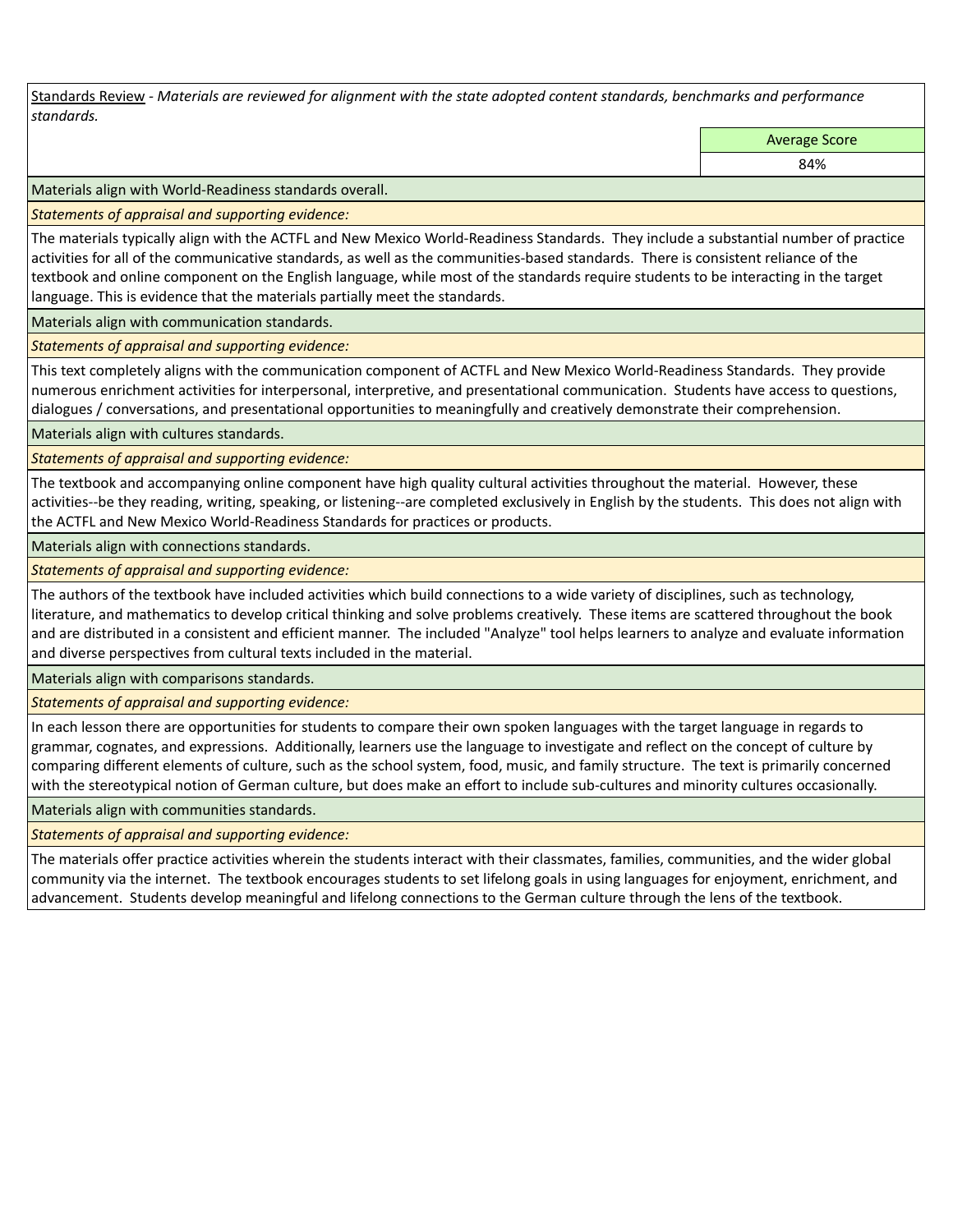**WL Content Review** *- Materials are reviewed for relevant criteria pertaining to the support for teachers and students in the specific content area reviewed.*

Average Score

96%

Materials provide a selection and range of high-quality texts worthy of students' time and attention, exhibiting exceptional craft and thought and/or providing useful information.

*Statements of appraisal and supporting evidence:* 

Materials include authentic poems and excerpts by famous German language poets. High quality texts are provided that address the theme and structures of the lesson. The text regularly combines informational text with short dialogs, tables, and charts to support the prose. Well-crafted cultural texts in English and German provide useful information.

Questions in the materials are high-quality text-dependent and text-specific questions. The overwhelming majority of these questions are text-specific and draw student attention to the particulars in the text.

*Statements of appraisal and supporting evidence:* 

The materials include questions that allow students to analyze, evaluate and synthesize chapter content such as cultural information and poems. Most questions engage the learners in reflections and critical thinking of the studied content. Students are encouraged to use their background knowledge to expand their answers. Activities can interact with classmates in class or online to complete these activities.

Materials provide scaffolding and supports to enable students' learning of world languages.

*Statements of appraisal and supporting evidence:* 

The annotated teacher's edition includes a substantial variety of scaffolding and support opportunities in the form of *Teaching Notes*, *Accelerate*, and *Decelerate* tips. These instructor-oriented blurbs usually provide succinct and clear instructions for the teacher to address the needs of a varied student population (in terms of achievement). For example, *Decelerate* tips often provide activities to slow students down, give them the opportunity to think about what they have read, heard, or watched, and then proceed through the material with stronger and more complete comprehension.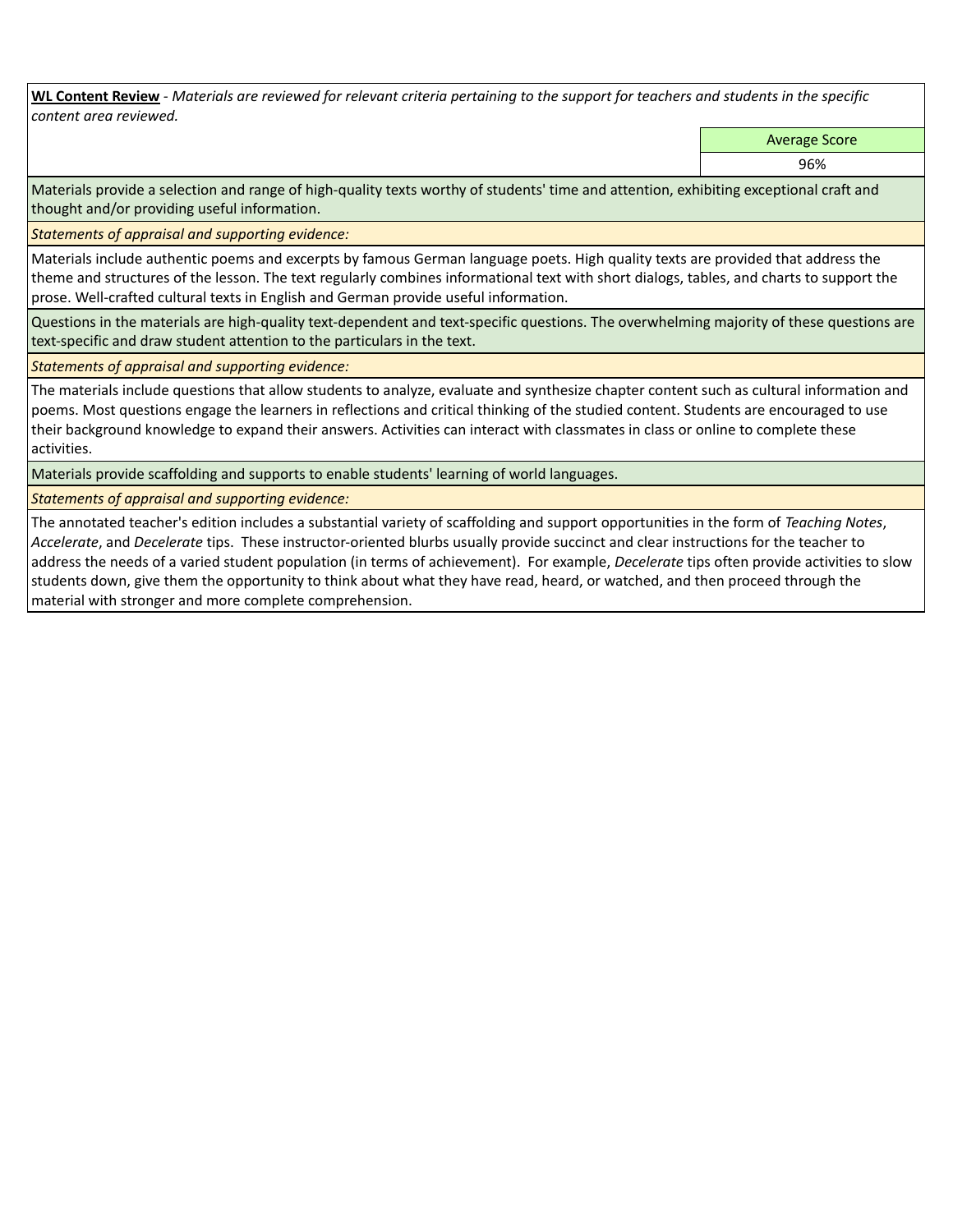**All Content Review** *- Materials are reviewed for relevant criteria pertaining to the support for teachers and students in the material regarding the progression of the standards, lesson structure, pacing, assessment, individual learners and cultural relevance.*

Average Score

81%

Materials are coherent and consistent with the standards that all students should study in order to be college and career ready.

*Statements of appraisal and supporting evidence:*

Materials are aligned with the ACTFL and New Mexico World-Readiness Standards for Learning Languages, which address college and career readiness. Activities are often highlighted with references to the standards, such as Interpersonal Speaking, Presentational Writing, and Interpretive Communication. Materials also include Pre-AP activities requiring independent study and project-based learning.

Materials are well designed and take into account effective lesson structure and pacing.

*Statements of appraisal and supporting evidence:*

Materials are arranged thematically in twelve two-lesson chapters. Each lesson follows a consistent set of elements, including essential thematic questions, learning goals, vocabulary, expressions, grammar, speaking, culture, reading, writing, and extensions. The publisher offers a five-day, fifty minute lesson guide and an alternative 90 minute daily lesson structure for block scheduling. The two-page scope and sequence at the beginning of the teacher edition clearly shows the seven elements of each lesson throughout the book.

Materials support teacher planning, learning, and understanding of the standards.

*Statements of appraisal and supporting evidence:*

Materials contain references to the standards in boldface subheadings to support the teacher in planning, learning, and understanding of the standards. The twelve skills statements from the ACTFL World Languages 21st Century Skills Map is provided in the teacher edition. The language of the skills map is reflected in the margin notes of the teacher edition, including Communication, Collaboration, Critical Thinking and Problem Solving, Information Literacy, Creativity and Innovation, and others.

Materials offer teachers resources and tools to collect ongoing data about student progress on the standards.

*Statements of appraisal and supporting evidence:*

Material includes several tools such as audio for listening activities, quizzes for grammar and vocabulary assessments, and chapter tests for each unit. The online resources provide teachers with ongoing access to students' learning for vocabulary, grammar and structures. It also has a section called eVisuals showing illustrations and scenes accompanied by audio to present, ask questions about and demonstrate comprehension.

Materials support effective use of technology to enhance student learning.

*Statements of appraisal and supporting evidence:*

The textbook and its accompanying online component support effective use of technology in the classroom and in a way that enhances (and does not distract from) student learning. These items can be found throughout the book and in a variety of forms, including phonebased apps, web-based apps, and the online component itself. The materials weave these together in a way which amplifies the final product created by the students. For example, students are encouraged/required to participate in online, community-based German food blogs. They interact with their teacher via FlipGrid (in addition to live) and use real-world booking websites to plan a fantasy trip to Germany.

Materials can be easily customized for individual learners.

*Statements of appraisal and supporting evidence:* 

Materials and the online resources provide opportunities for teachers to individualize content. Each unit has options in the teacher edition to customize the reading materials to all reading levels. There are strategies for modifying content to meet students' different learning needs. It also contains options for pair or group activities, both in classroom or online. Different learning styles are built into the textbook, and suggestions for implementation appear in the ATE margin notes.

Materials give all students extensive opportunities and support to explore key concepts.

*Statements of appraisal and supporting evidence:*

All lessons are available in a digital format as well as the print format of the student edition. In each lesson, vocabulary, expressions, and grammar of prior lessons are included in a spiral review. New vocabulary and grammar concepts are introduced with several opportunities for practice via rote questions and answers, dialog, prose texts, and visual features such as tables, photographs, and illustrations. Materials also support students in exploring key concepts through independent projects and partner projects.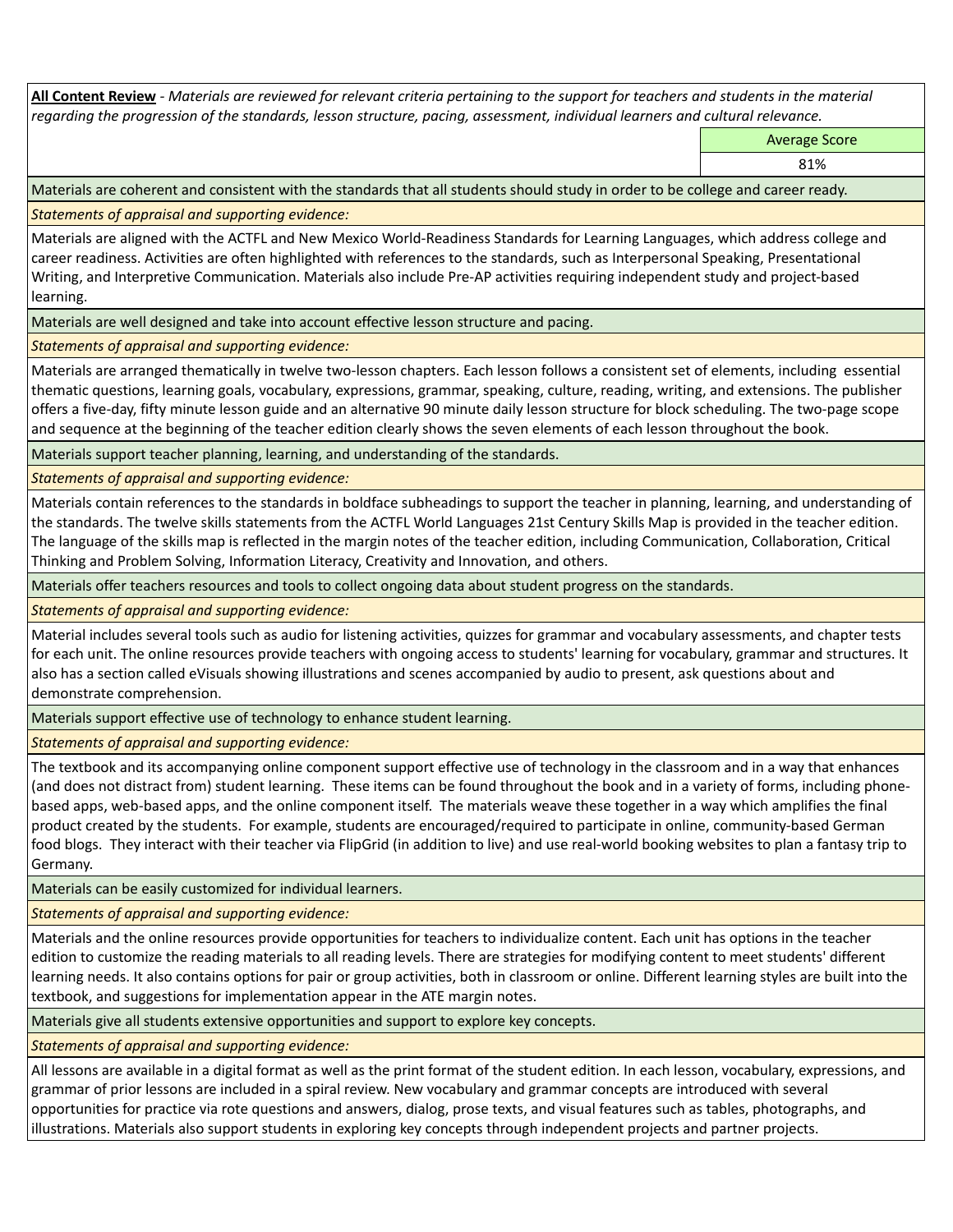Materials take into account cultural perspectives.

*Statements of appraisal and supporting evidence:*

While the materials address cultural themes and mention some differing perspectives, the vast majority of the cultural elements reflect dominant German cultural products and practices. Also, many of the critical thinking tasks calling on students to compare or analyze cultural texts are limited to comparing mainstream German attitudes and practices with mainstream American attitudes and practices. Inclusion of minority cultural perspectives in Germany is limited for the most part to a serial comic strip that has illustrations of characters instead of photographs and texts about real minority populations in Germany.

Materials include a culturally responsive lens.

*Statements of appraisal and supporting evidence:*

The text relies heavily on the use of English to convey cultural information, although some cultural texts do appear in German. Students are encouraged to interact with all of the cultural information, reflecting on their own experiences, making comparisons in the "Vergleiche" section, and completing tasks with others. These interactions provide a culturally responsive lens. Assignments provide opportunities for students to investigate, explain, and reflect on the relationship between the products/practices and perspectives of German culture.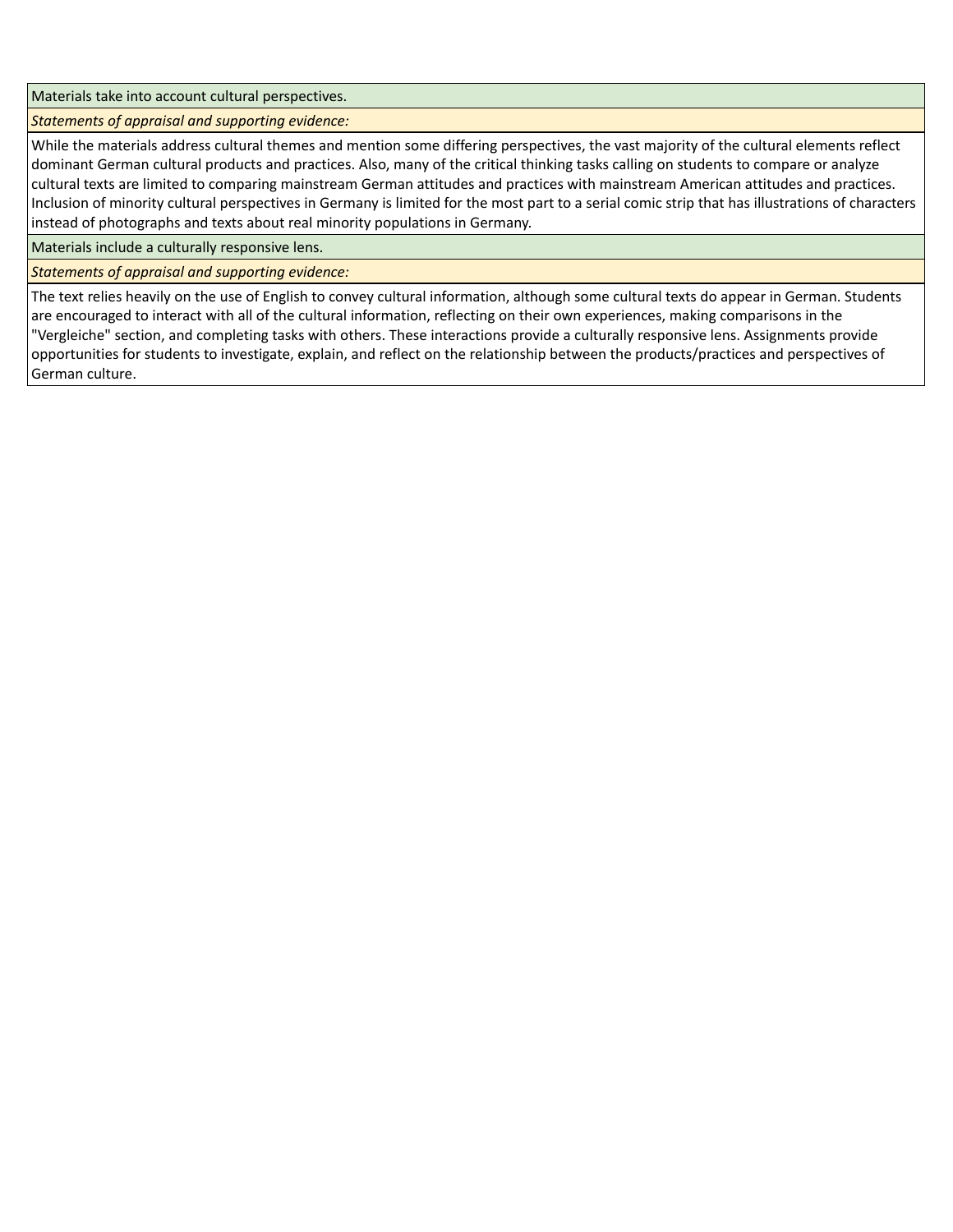**Reviewers' Professional Summation** *- These materials are reviewed by Level II and Level III educators from across New Mexico. The reviewers have brought their knowledge, experience and expertise into the review of these materials. They offer here their individual summary of the material as a whole.*

Reviewer #: 124

*Background and experience:*

I am a level III teacher who has been teaching German in New Mexico for ten years. I had the opportunity to teach at prestigious full immersion Summer programs while completing my MA in German Studies. I have taught at the University of New Mexico and at a New Mexico high school that has one of the largest World Language and German programs in the state. I have served as an officer in a local AATG chapter and have received awards of recognition from both my state language teaching organization and the German embassy.

## *Professional summary of material:*

This material is a good example of the progress that has been made in regards to teaching World Languages in the past couple of decades. The textbook includes many elements which German materials in particular often lack. It has standards-based tie-ins scattered throughout the book and includes up to date technological integration, incorporating apps such as FlipGrid and Babbel. The materials address all of the communicative standards appropriately and completely. Additionally, the text contains a substantial amount of culture-based information and activities for students to engage with, covering virtually all elements of German culture and society, but especially focusing on media that appeals to youths (music, film, and YA novels, for example). There are two areas where I find the textbook to be lacking. Foremost, while the cultural information is impressive in its expansiveness, it is *all* presented in English. Because there are so many cultural activities, the result is that a significant portion of the book requires students to complete their assignments in English, rather than the target language. The second area where I find the text to be problematic is in its cultural responsiveness. The text gives virtually no information about diversity in Germany (outside of two pages about family life), nor does it provide students the opportunity to talk about their own diverse backgrounds and cultures.

Reviewer #: 125

*Background and experience:*

I am a Level III teacher. I have taught grades 8 to 12 in New Mexico. My teaching license includes endorsements in TESOL, World Languages, Spanish Bilingual, and AP Spanish Language. I have taught German classes at the college level in northwest NM for ten years. I am a member of the Bilingual Task Force for the Bilingual Seal of NM. I just participated in the NMPED CLR Working Group EngageNY Audit Process.

*Professional summary of material:*

The textbook integrates many well-designed activities to keep students engaged in the content. The book presents a variety of teacher resources and blends the underlying principles of ACTFL and New Mexico World Readiness Standards with features and strategies guided specifically to build students' language and cultural competencies.

Deutsch Aktuell offers a comprehensive, thoroughly developed teacher's edition that contains annotations and suggestions for a few selected activities for advanced and lower proficient students. However, including more strategies for special needs students and English language learners in all the units is a way to meet the learning objectives of all students. The textbook follows a modern, communicationbased methodology that focuses on a meaning-based, communicative approach to enable students to meet the challenge of communicating in real-life situations. Its motivating activities, designed for communication interaction using oral and written texts, images, and videos as well as authentic texts, technology, and other learning techniques such as projected-based learning, foster both verbal and written interaction with other speakers, but most of the activities production are built for the students to respond in English.

| Reviewer#: | 126 |
|------------|-----|
|------------|-----|

*Background and experience:*

I am a Level III teacher. I have taught grades 1, 4, and 5 in New Mexico. I have TESOL certification and served as an EL teacher for three years. I bring ten years of experience teaching German to students in Grades 1-8 and lived for a year in Germany. I have participated in curriculum selection committees at the district level for social studies, science, and math. I have a total of 27 years of teaching experience.

*Professional summary of material:*